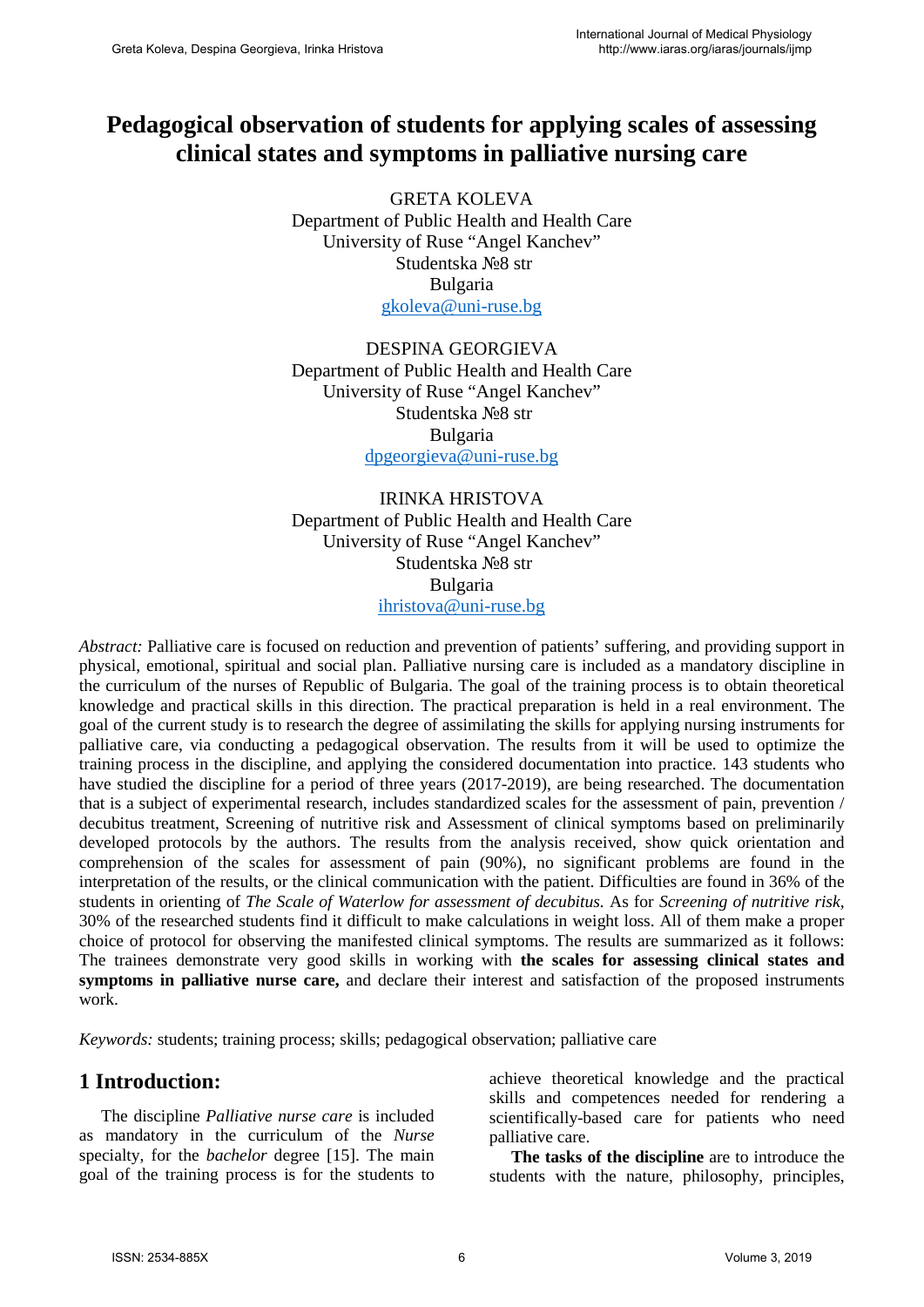and organizational forms of rendering palliative care. The functions of the multidisciplinary team members are introduced, too. The knowledge of the basic ethical principles is expanded by the included case studies, which concern morally ethical problems that are typical for patients who need palliative care [1,2,3].

The problems of nutrition, typical symptoms and expected complications from the disease and the applied treatment, are being broached. Topics for the battle with pain before death, as well as the effects of analgesic therapy and the most commonly used medicaments, are being included.

The questions of death, loss and the psychological problems of those who provide care, expand the training process' content and form it as a complete, overall module. The training is based on proved European nursing practices. A textbook titled *Palliative health care* is developed for the goals of the training, and is included in the basic literature of the curriculums of the *Nurse* specialty in the Ruse University, and a great part of the universities around the country [7].

The practical preparation of students is performed in real environment with hospitalized patients in a *Palliative care* ward with oncologically ill at COC-Ruse. In the process of training, they use standardized scales for assessment of states, typical for this group of patients, as well as author's nursing documentation for registering the received results. The instruments for conducting the practical education are developed, and based on researches of the foreign experience in the field of palliative care. A great part of the nursing documentation here in the Republic of Bulgaria, is not imposed as a mandatory practice not just in the field of palliative care, but generally all fields, and many of the clinical observations and deeds which nurses perform, are not registered.

The estimation of results from the education process, is an element of the lecturers' overall activity in training medical specialists. According to the European Qualification Framework (EQF) [4], the *results of training* are skills, knowledge and competences. EQF defines the skills as cognitive (which include application of logical, intuitional and creative thinking), and practical (which include adroitness and use of methods, materials, devices and instruments). *Competence* means proven ability to use knowledge, skills and personal, social, and/or methodological facts in both working or academic situations, and in both professional, and personal development. The evaluation of practical

skills is of significant matter for the nurse's occupation.

### **2 Statement:**

The documentation which is a subject of experimental research, includes:

**Scales for assessment of pain.** Standardized scales are used: Visual analogue scales (digital and Wong-Baker Faces Pain Rating Scale), verbal rating scales, a scale for those suffering from advanced dementia (PAINAID), and a behavioral scale for patients with unconscious state (BPS). It's necessary to make a proper selection of a scale, depending on the age, the physical and nervousmental state of the patient. A special author's protocol is being developed, so to serve for the registering the results.

**Waterlow scale for prevention / treatment of decubitus.** A standardized scale of J. Waterlow 1985 is used, with 10 criteria which include: BMI, type of skin, sex and age, Malnutrition screening tool (MST), retention, mobility and specific risks – tissue malnutrition, neurological deficiency, big surgery or trauma, medicaments – cytostatics, steroids, and anti-inflammables. Each criterion has indexes which have a relevant number of points. A special author's protocol is being developed, so to serve for the registering the results. The total result (score) is classified in three levels – patient at risk  $(10+)$ , high risk patient  $(15+)$ , and patient at very high risk  $(20+)$ .

**Screening of nutritive risk.** The screening of nutritional risk is also performed by a standardized scale, and is comprised of an initial, and final screening. The initial screening is comprised of four criteria – BMI, weight loss during the last three months, reduced intake of food for the last week, and the patient's state (severely ill). If all questions are responded negative – the screening is repeated once a week. If the answer is positive to any of the questions, then an assessment is required by the next protocol – The final screening. The maximal number of points in it is three, and it suggests risk of malnutrition.

**Evaluation of clinical symptoms.** The following clinical symptoms are included: dyspnoea; constipation; nausea and vomiting; observation of urinating; delirium, excitement and depression; dysphagia; dermal problems and lymphoedema. Each criterion with the relevant indices can be traced three times a day, in author's protocols of registration.

In the protocol of assessing dysphagia, the following indices are included: asthma, cough,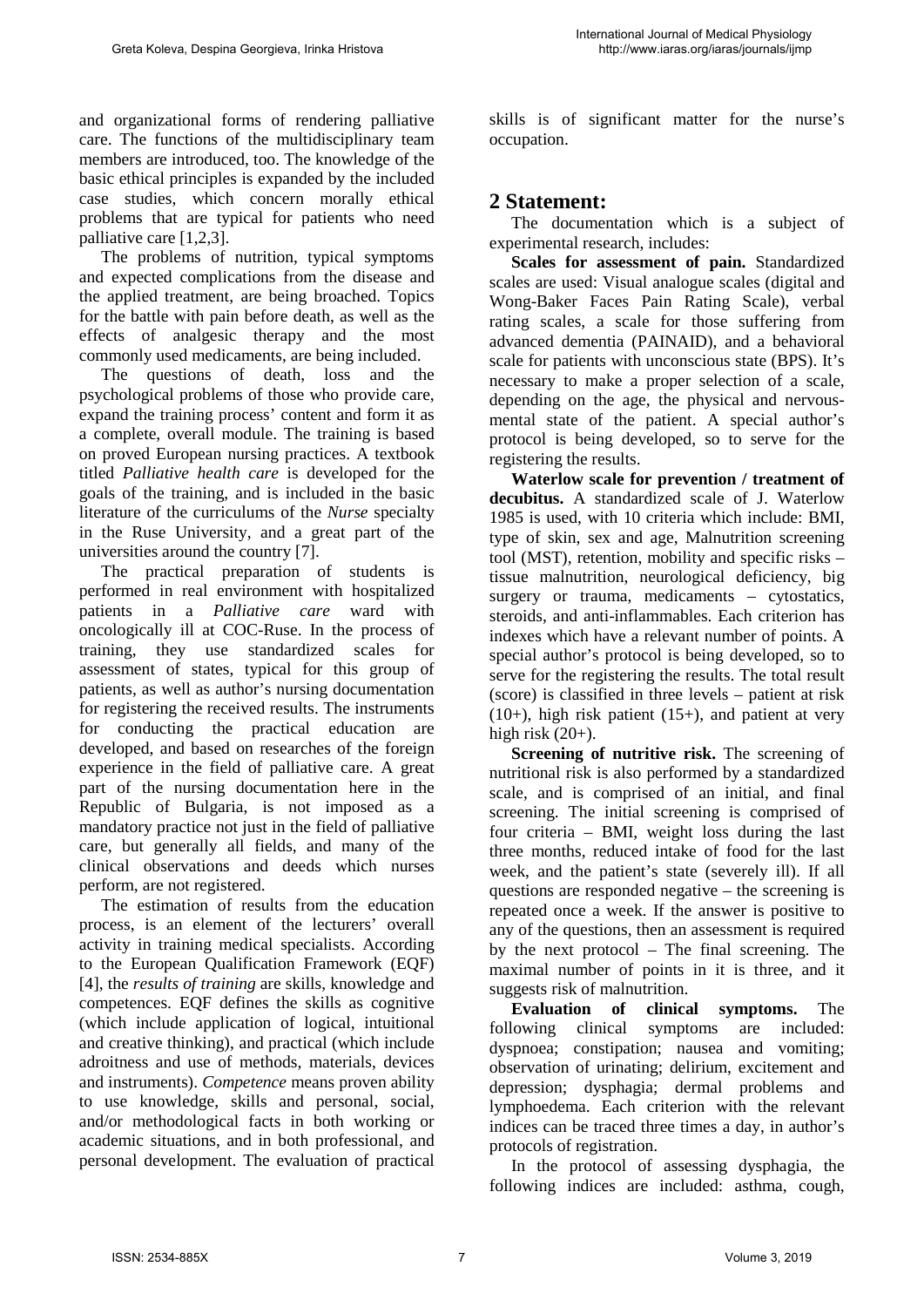symptoms of cyanosis, chest heaviness, anxiety, taking a forced position (orthopedic position), rates of  $SO_2$ , heartbeat and breathing frequency, and there's possibility of registering other unspecified indices. The first six indices are registered via check-in, whereas the others with their numerical values.

In case of nausea and vomiting, the presence of salivation and calls for vomiting are being assessed. If the patient had puked – the amount, frequency, presence of adulterants (blood, mucus) and feculent vomiting. All those indices are registered via check-in, whereas the amount of the puked matter is measured in milliliters.

In constipation, its indices are: reduced physical activity, the amount of the fluids' intake for 24 hours, intake of foods that are rich in fiber, intake of opioid analgesics, abdominal tumor, electrolyte imbalance, applying laxative enema and intake of laxatives generally. The present symptoms are checked during the relevant period of monitoring.

Monitoring of urinating. Its indices are – amount of urine output and symptoms of oliguria, anuria, retention, polyuria, hematuria; pain during urination, presence of urethral catheter, lavages of the catheter, presence of urethral stent, and nephrostomy.

Delirium, excitement and depression. Common indices are: disturbances of consciousness and the cognitive ability; disorientation for time and place; psycho-motor excitement; hallucination; fear; megrims; anxiety; feeling guilty; helplessness; uselessness; no will for life; suicidal thoughts; asthenic syndrome; and presence of mental disease. All indices are checked-in.

Evaluation of dysphagia is made in case of full obstruction, reflux, candidosis, tumors in both the head, and neck area; treatment with Metoklopramide, Haloperidol, NSAIDs.

For assessment of the dermal problems, the following indices are common: skin itch; dry and chapped skin; acne; perspiration; touch sensitivity; pain from pressure; tissue edema; and dark spots on the skin.

The work with the described instruments is experimental, it's applied in the students' training process. Its approbation is highly important, as well as the assessment of skills for comprehension, application and interpretation of the received results, by the students.

**Goal of the study:** The goal of the research is to explore the degree of assimilating skills for applying the nursing instruments for palliative care.

**Expected results:** The results from the approbation of the developed nursing documentation and the standardized instruments, will give opportunity for feedback and optimization of the training process in the discipline. Scientifically-based results would serve to apply this documentation into practice.

#### **2.1 Material and methods:**

The evaluation of skills for applying the aforementioned instruments is achieved for a period of three years, 2017-2019. 143 students are being studied (2017 /57/, 2018 /45/, 2019 /41/), who have passed training in *Palliative nursing care*  during practical education in a real environment.

All patients who have participated in the learning process, have preliminarily agreed to do so. In the process of working with patients, both their current state and mindset for communication, are taken into account.

A protocol for registering the lecturer's monitoring for one students group, is being developed for the goals of the experimental activity. The evaluation of skills for applying the whole set of documents is registered in a *Protocol for pedagogical observation.* The students are individually marked in pre-defined criteria and units for monitoring via checking-in the column of the relevant criterion (Table 1).

Table 1. Protocol for pedagogical observation.

**Protocol for pedagogical observation – Evaluation of the skills for applying the scales for assessment of pain, the risk of decubitus, malnutrition, and assessment of clinical symptoms**

|          |                                         | <b>Observation units</b> |  |                        |  |                           |  |  |                                       |                           |   |  |                                           |                        |  |  |  |  |  |
|----------|-----------------------------------------|--------------------------|--|------------------------|--|---------------------------|--|--|---------------------------------------|---------------------------|---|--|-------------------------------------------|------------------------|--|--|--|--|--|
| students | <b>Scales for</b><br>assessment of pain |                          |  |                        |  | <b>Waterlow scale</b>     |  |  | <b>Screening of</b><br>nutritive risk |                           |   |  | <b>Assessment of</b><br>clinical symptoms |                        |  |  |  |  |  |
|          |                                         |                          |  | Criteria for assessing |  | Criteria for<br>assessing |  |  |                                       | Criteria for<br>assessing |   |  |                                           | Criteria for assessing |  |  |  |  |  |
|          |                                         |                          |  | $\overline{4}$         |  |                           |  |  |                                       |                           | റ |  |                                           |                        |  |  |  |  |  |
| $*X$     |                                         |                          |  |                        |  |                           |  |  |                                       |                           |   |  |                                           |                        |  |  |  |  |  |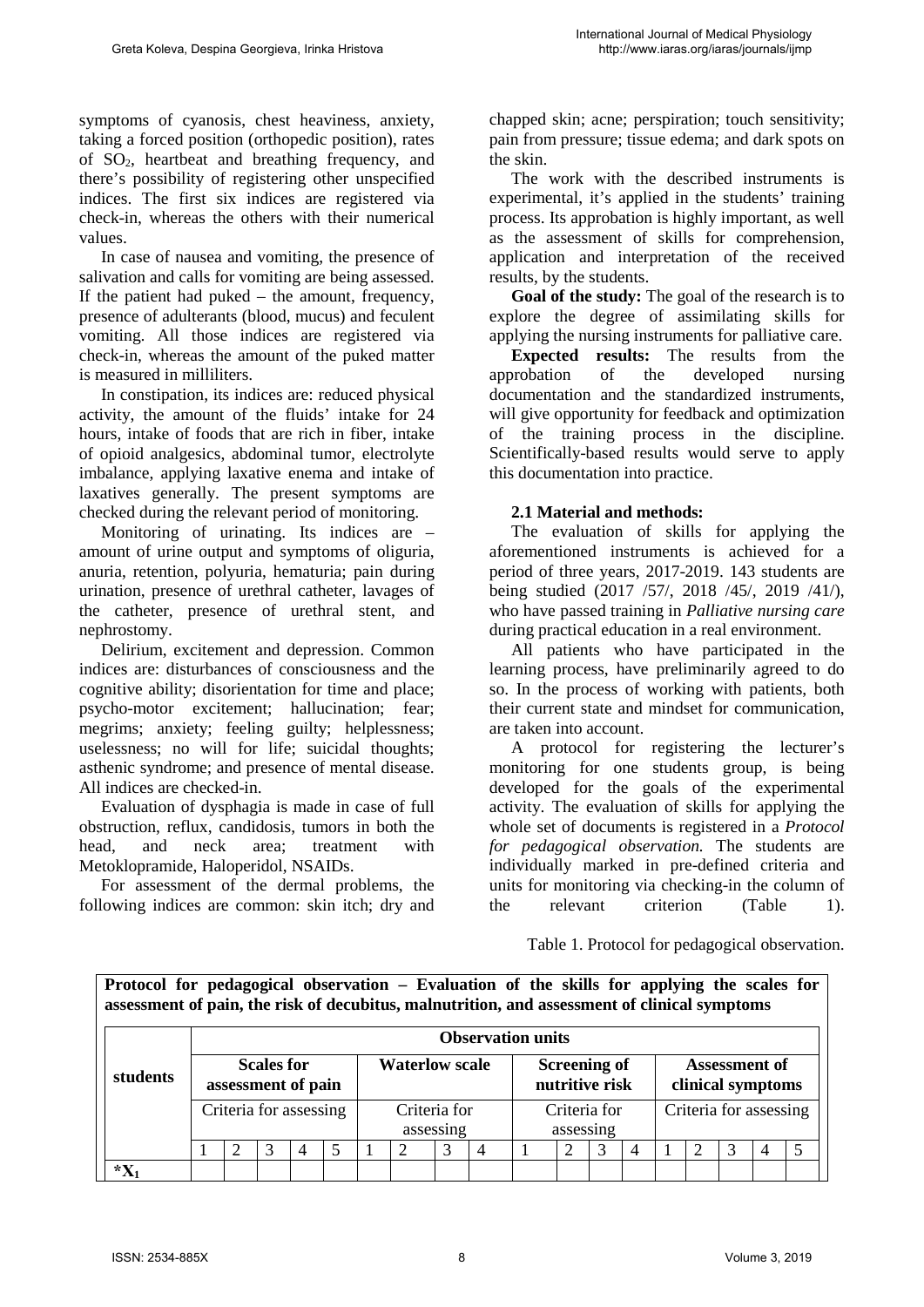| $\frac{X_2}{X_3}$<br>$\frac{X_4}{X_5}$<br>$\frac{X_5}{X_6}$                                                                                                                                                     |  |  |  |  |  |  |  |  |  |  |  |  |  |  |  |  |  |  |
|-----------------------------------------------------------------------------------------------------------------------------------------------------------------------------------------------------------------|--|--|--|--|--|--|--|--|--|--|--|--|--|--|--|--|--|--|
| $\overline{\mathbf{X}}$ n                                                                                                                                                                                       |  |  |  |  |  |  |  |  |  |  |  |  |  |  |  |  |  |  |
| $x_1$ – name of student<br>Assessment criteria:                                                                                                                                                                 |  |  |  |  |  |  |  |  |  |  |  |  |  |  |  |  |  |  |
| 1. Quick guidance of working with the relevant scale<br>2. Asks additional questions<br>3. Proper approach for clinical communication<br>4. Interprets the results correctly<br>5. Chooses an appropriate scale |  |  |  |  |  |  |  |  |  |  |  |  |  |  |  |  |  |  |
| Date:                                                                                                                                                                                                           |  |  |  |  |  |  |  |  |  |  |  |  |  |  |  |  |  |  |

#### **2.2 Results and discussion:**

On the basis of the first monitoring unit- *Scale of assessing pain,* 90% of the students (n128) have demonstrated quick orientation and comprehension of the scale, 10% (n14) of them do not understand the instruction of the scale at first reading, and an additional clarification is needed. They ask additional questions, 13% (n19) of all them. The correct method is of important matter for concluding the evaluation successfully, as well as following the requirements for clinical communication. Due to the insufficient knowledge, 5% (n7) of the students have opted out. A great relative part of 98% (n140) of the students, do make the right choice of an appropriate scale depending on the age, and clinical state. All students are doing well with the interpretation of results.

As for the *Waterlow scale of assessing decubitus,* more than a third of the students, or 36% (n51) of them find it difficult to orientate. The additional questions are mostly about the specific risks of the scale. After an additional clarification, almost all of them, or 98% (n140), are capable of applying it. A great part of the scale's indices for assessment, do not require verbal communication, but the use of other medical documentation, especially when doing a second, or ex-post evaluation. The students do not find it difficult to interpret the results after a properly done assessment, and good knowledge of the prevention activities of decubitus. Regarding the quick orientation with a specified scale from the monitoring to accomplish *Screening of the nutritive risk,* 100% of them report proper orientation and do not ask additional questions. All students apply a

right method for clinical communication. Calculation difficulties of weight loss for the different periods, are reported in approximately 30% of them (n43), and thereupon, incorrectly determine the degrees of nutritive status, and the results interpretation is incorrect.

As for the last unit that is a subject of pedagogical monitoring – The assessment of clinical symptoms, all students do make the right choice of monitoring protocol, depending on the present clinical symptoms. For the whole period of monitoring, no explanatory questions are being asked, and no problem in clinical communication is found. Due to the specified indices, they don't find it difficult to determine the degree of severity of the respective symptom. A lack of skills for proper planning of the necessary nursing care in the Individual plan for nursing care by V. Henderson, is observed. The current report isn't focused on that plan.

### **3 Conclusion:**

The current report expands the aspects of the authors' scientific interests that concern palliative care, which are viewed in previous publications [12; 13; 14; 8; 11; 9; 10; 6; 16].

From the approbation of the aforementioned instruments, a quick and easy identification is defined of a specific problem, a guarantee of a fair result, both continuity and individual approach in nursing care.

We could generalize from the received results that the trainees show very good skills of performing the different types of assessments, without particular difficulties.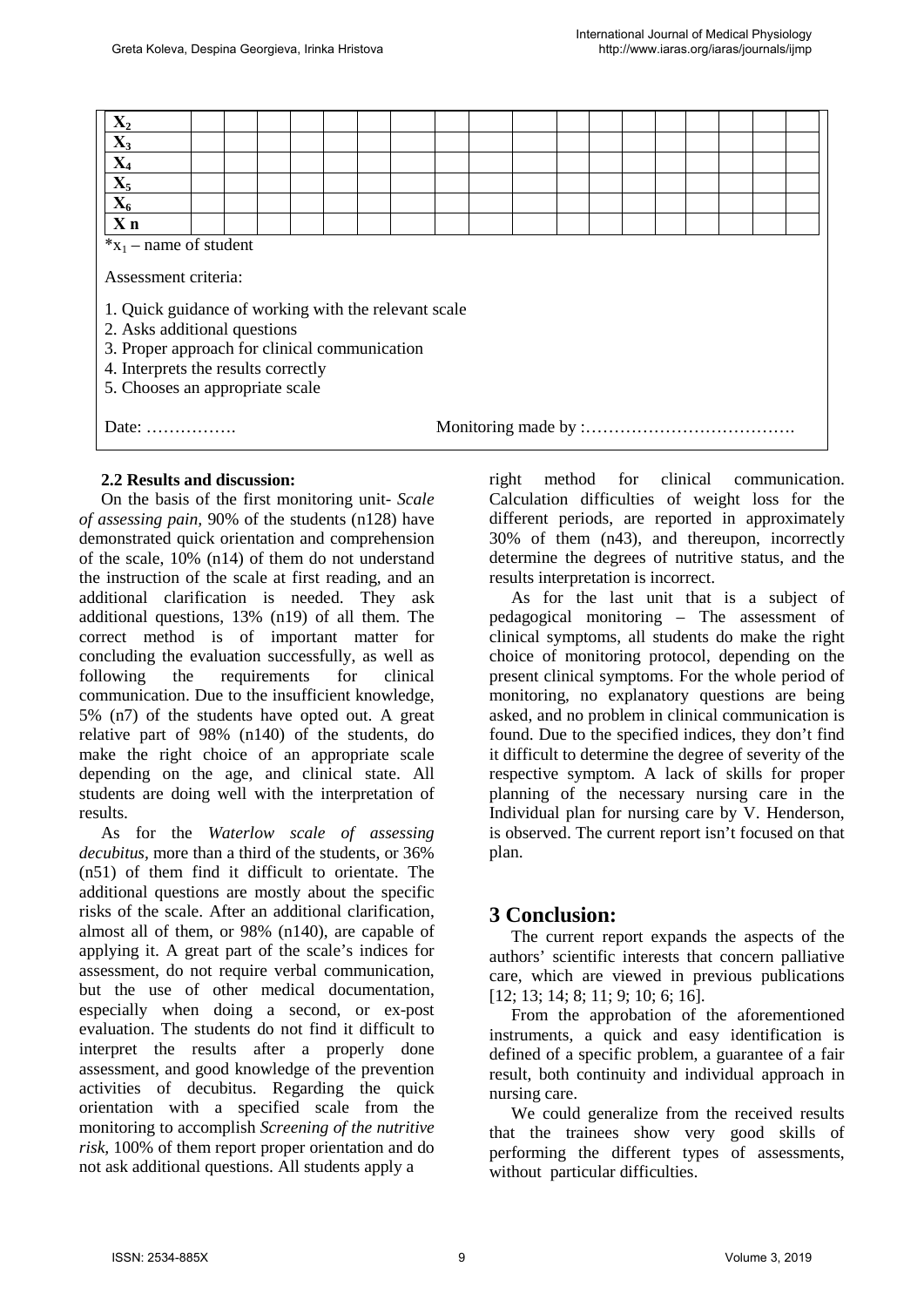The students share their interest, and satisfaction from working with the described instruments set. They find that a great part of the risks for patients are proved quite exactly, which is a good precondition for the high quality of health care. The current plan for caring is comprehensive, and adequately affects the individual needs and care of the patient.

The achieved positive results give us a reason to propose the introduction of such type of documentation, in palliative care practice in the Republic of Bulgaria.

**Acknowledgement.** The study was supported by contract of University of Ruse "Angel Kanchev", № BG05M2OP001-2.009-0011-С01, " Support for the development of human resources for research and innovation at the University of Ruse "Angel Kanchev". The project is funded with support from the Operational Program " Science and Education for Smart Growth 2014 - 2020" financed by the European Social Fund of the European Union.

#### *References:*

- [1] Aleksandrova S. (2009) *Hospisni i paliativni grizhi. Svetovna praktika i opit v Bulgaria,* izdatelski tsentar na MU- Pleven 2009, ISBN 978-954-756-084-0
- [2] Atanasov, At., (2005) *Osnovi na paliativnata meditsina*, izdatelstvo ET Vasil Petrov VAP, 2005;
- [3] Despotova-Toleva, L., (2004) *Paliativna meditsina*, Meditsinsko izdatelstvo VAP, Plovdiv, 2004
- [4] EKR, Lyuksemburg, *Sluzhba za ofitsialni publikatsii na Evropeyskite obshtnosti*, 2009; ISBN 978-92-79-08469-0; doi 10.2766/10212
- [5] Georgieva, D., (2015) *Otsenka na prakticheski umenia na studenti ot spetsialnost "meditsinska sestra,* Sbornik protokoli za pedagogichesko nablyudenie, [https://www.researchgate.net/publication/3315](https://www.researchgate.net/publication/331563593_OCENKA_NA_PRAKTICESKI_UMENIA_NA_STUDENTI_OT_SPECIALNOST_MEDICINSKA_SESTRA_Sbornik_protokoli_za_pedagogicesko_nabludenie) [63593\\_OCENKA\\_NA\\_PRAKTICESKI\\_UME](https://www.researchgate.net/publication/331563593_OCENKA_NA_PRAKTICESKI_UMENIA_NA_STUDENTI_OT_SPECIALNOST_MEDICINSKA_SESTRA_Sbornik_protokoli_za_pedagogicesko_nabludenie) [NIA\\_NA\\_STUDENTI\\_OT\\_SPECIALNOST\\_](https://www.researchgate.net/publication/331563593_OCENKA_NA_PRAKTICESKI_UMENIA_NA_STUDENTI_OT_SPECIALNOST_MEDICINSKA_SESTRA_Sbornik_protokoli_za_pedagogicesko_nabludenie) [MEDICINSKA\\_SESTRA\\_Sbornik\\_protokoli\\_](https://www.researchgate.net/publication/331563593_OCENKA_NA_PRAKTICESKI_UMENIA_NA_STUDENTI_OT_SPECIALNOST_MEDICINSKA_SESTRA_Sbornik_protokoli_za_pedagogicesko_nabludenie) [za\\_pedagogicesko\\_nabludenie](https://www.researchgate.net/publication/331563593_OCENKA_NA_PRAKTICESKI_UMENIA_NA_STUDENTI_OT_SPECIALNOST_MEDICINSKA_SESTRA_Sbornik_protokoli_za_pedagogicesko_nabludenie)
- [6] Georgieva D, G. Koleva (2016), Klinichno nablyudenie i otsenka na nay-chesto sreshtanite simptomi pri bolni nuzhdaeshti se ot paliativni grizhi, *journal Zdravni grizhi* 2016, vol 3, ISSN 1312-2592
- [7] Georgieva D., Gr. Koleva, *Paliativni sestrinski grizhi*, Izd. "Mediateh" 2017. ISBN: 978-619- 207-100-4
- [8] Georgieva, D., G. Koleva, (2017) Palliative [nurse care-education and training,](http://journals.mu-varna.bg/index.php/sssp/article/view/4039) 2017/1/1, *Scripta Scientifica Salutis Publicae*, vol. 2, pp 166-170, [https://www.researchgate.net/publication/3184](https://www.researchgate.net/publication/318400427_Palliative_nurse_care_-_education_and_training) [00427\\_Palliative\\_nurse\\_care\\_-](https://www.researchgate.net/publication/318400427_Palliative_nurse_care_-_education_and_training) [\\_education\\_and\\_training](https://www.researchgate.net/publication/318400427_Palliative_nurse_care_-_education_and_training)
- [9] Koleva, G., D. Georgieva (2016), Otsenka na riska ot vaznikvane na dekubitus, *journal Zdravni grizhi,* br. 3
- [10] Koleva, G., D. Georgieva, (2016) Competence of the nurse in the application of analgesic therapy in the palliative treatment, *journal Izvestia na sayuza na uchenite - Ruse*, vol.6, p. 158-163, **ISSN** 1311-1078, [https://www.researchgate.net/publication/3313](https://www.researchgate.net/publication/331346922_COMPETENCE_OF_THE_NURSE_IN_THE_APPLICATION_OF_ANALGESIC_THERAPY_IN_THE_PALLIATIVE_TREATMENT) [46922\\_COMPETENCE\\_OF\\_THE\\_NURSE\\_I](https://www.researchgate.net/publication/331346922_COMPETENCE_OF_THE_NURSE_IN_THE_APPLICATION_OF_ANALGESIC_THERAPY_IN_THE_PALLIATIVE_TREATMENT) N\_THE\_APPLICATION\_OF\_ANALGESIC [THERAPY\\_IN\\_THE\\_PALLIATIVE\\_TREAT](https://www.researchgate.net/publication/331346922_COMPETENCE_OF_THE_NURSE_IN_THE_APPLICATION_OF_ANALGESIC_THERAPY_IN_THE_PALLIATIVE_TREATMENT) **[MENT](https://www.researchgate.net/publication/331346922_COMPETENCE_OF_THE_NURSE_IN_THE_APPLICATION_OF_ANALGESIC_THERAPY_IN_THE_PALLIATIVE_TREATMENT)**
- [11] Koleva, G. D. Georgieva, (2016) Use of verbal and nonverbal scales of pain of nurse in patients palliative [https://www.researchgate.net/publication/3313](https://www.researchgate.net/publication/331346832_USE_OF_VERBAL_AND_NONVERBAL_SCALES_OF_PAIN_OF_NURSE_IN_PATIENTS_PALLIATIVE) 46832 USE OF VERBAL AND NONVER [BAL\\_SCALES\\_OF\\_PAIN\\_OF\\_NURSE\\_IN\\_](https://www.researchgate.net/publication/331346832_USE_OF_VERBAL_AND_NONVERBAL_SCALES_OF_PAIN_OF_NURSE_IN_PATIENTS_PALLIATIVE) [PATIENTS\\_PALLIATIVE;](https://www.researchgate.net/publication/331346832_USE_OF_VERBAL_AND_NONVERBAL_SCALES_OF_PAIN_OF_NURSE_IN_PATIENTS_PALLIATIVE)
- [12] Koleva, G. D. Georgieva, Y. Stefanov; (2017) [A Conceptual Model of an Electronic](https://dl.acm.org/citation.cfm?id=3134309)  [Appendix Called Nursing file for palliative](https://dl.acm.org/citation.cfm?id=3134309)  [care, for Training Students from the Speciality](https://dl.acm.org/citation.cfm?id=3134309)  [of Nurse,](https://dl.acm.org/citation.cfm?id=3134309) 2017/6/23. *Proceedings of the 18th International Conference on Computer Systems and Technologies*, Pages 296-301, ISBN: 978-1-4503-5234-5 doi[>10.1145/3134302.3134309;](https://doi.org/10.1145/3134302.3134309)
- [13] Miteva, Sn., G. Koleva, (2018) Palliative care - duty in nursing practice, *57th Sciens Conference of Ruse University – SCC*, pp. 115-119, ISBN 1311-3321, [http://conf.uni](http://conf.uni-ruse.bg/bg/?cmd=dPage&pid=proc18)[ruse.bg/bg/?cmd=dPage&pid=proc18;](http://conf.uni-ruse.bg/bg/?cmd=dPage&pid=proc18) Miteva,
- [14] Miteva, Sn., G. Koleva, (2018) The most common symptoms in cancer, *57th Sciens Conference of Ruse University – SCC*, pp. 120-125, **ISBN** 1311-3321, [https://www.researchgate.net/publication/3312](https://www.researchgate.net/publication/331231369_THE_MOST_COMMON_SYMPTOMS_IN_CANCER) [31369\\_THE\\_MOST\\_COMMON\\_SYMPTOM](https://www.researchgate.net/publication/331231369_THE_MOST_COMMON_SYMPTOMS_IN_CANCER) [S\\_IN\\_CANCER](https://www.researchgate.net/publication/331231369_THE_MOST_COMMON_SYMPTOMS_IN_CANCER)
- [15] NAREDBA za *Edinnite darzhavni iziskvania za pridobivane na visshe obrazovanie po spetsialnostite "Meditsinska sestra", "Akusherka" i "Lekarski asistent" za obrazovatelno-kvalifikatsionna stepen "bakalavar"*, DV br. 32/22.04.2016 [https://www.uni-](https://www.uni-sofia.bg/index.php/bul/universitet_t/administrativna_struktura/normativna_uredba/naredbi)